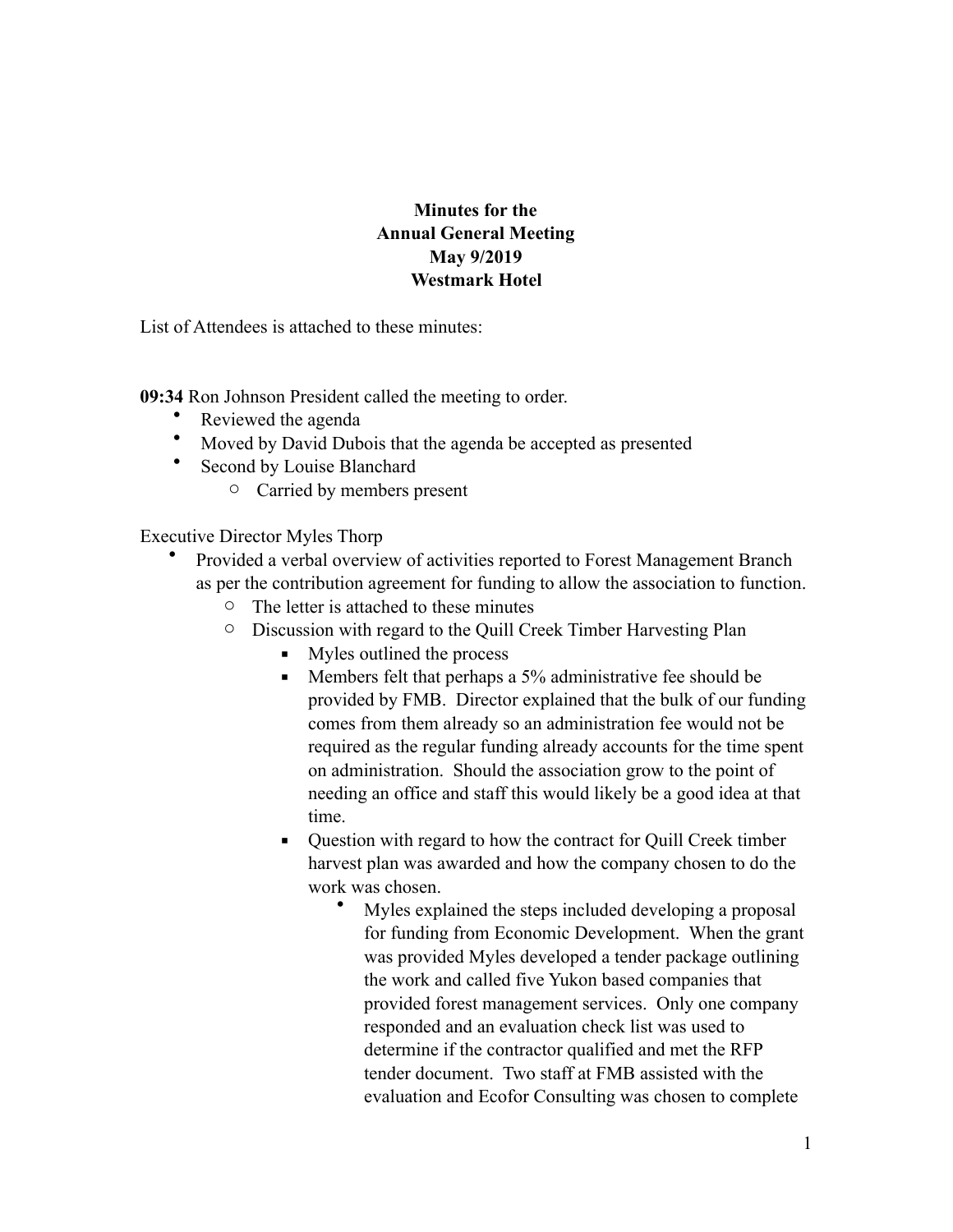the work. Myles managed the contract as the contract manager.

- Action item: with regard to how the process worked to hire the contractor for developing the THP. The membership directed Myles to develop a procedures document outlining the process for tendering and management of the contract for future contracts of this type.
- o Discussion regarding memberships and the lack of awareness on the part of the public and other business that benefit from our industry. Currently the Executive Director emphasizes the industry at all meetings and presentations so awareness is growing.
	- It was decided that a door sticker would be developed and made available for members who would like to display that they are proud members of the Yukon Wood Products Association. Myles and Dev Hurlburt will work on this.
- o Dan Reams passed away this winter and as a founding member of the association it was announced that a memorial for Dan will be held in Watson Lake on July 7, 2019. In lieu of flowers the Reams family asked that donations be made to the charity Hope Air. This charity helps family members with travel costs to attend hospitals in the south as part of ongoing treatment for a patient who has been sent out.
	- A hat was passed and \$285.00 was collected.
		- Motion by Roy Whiten that the YWPA match the amount collected
		- Seconded by Ivan Thompson
			- o Carried
- o **Action item:** Myles will develop a section on our website that will honor passed members of the association that have passed away. This section of the website will focus on the current association since its inception in 2007.
	- Names suggested would be Don Hutton first executive Director, Bill Bowie, Dan Hnetka and Dan Reams
- $\circ$  Additionally the members suggested that some thought be given to developing a history of the wood industry that could go back into the archives. This would show that the industry has been viable when focused on local markets. This document could include a section on the modern attempts to establish a commodity based lumber industry.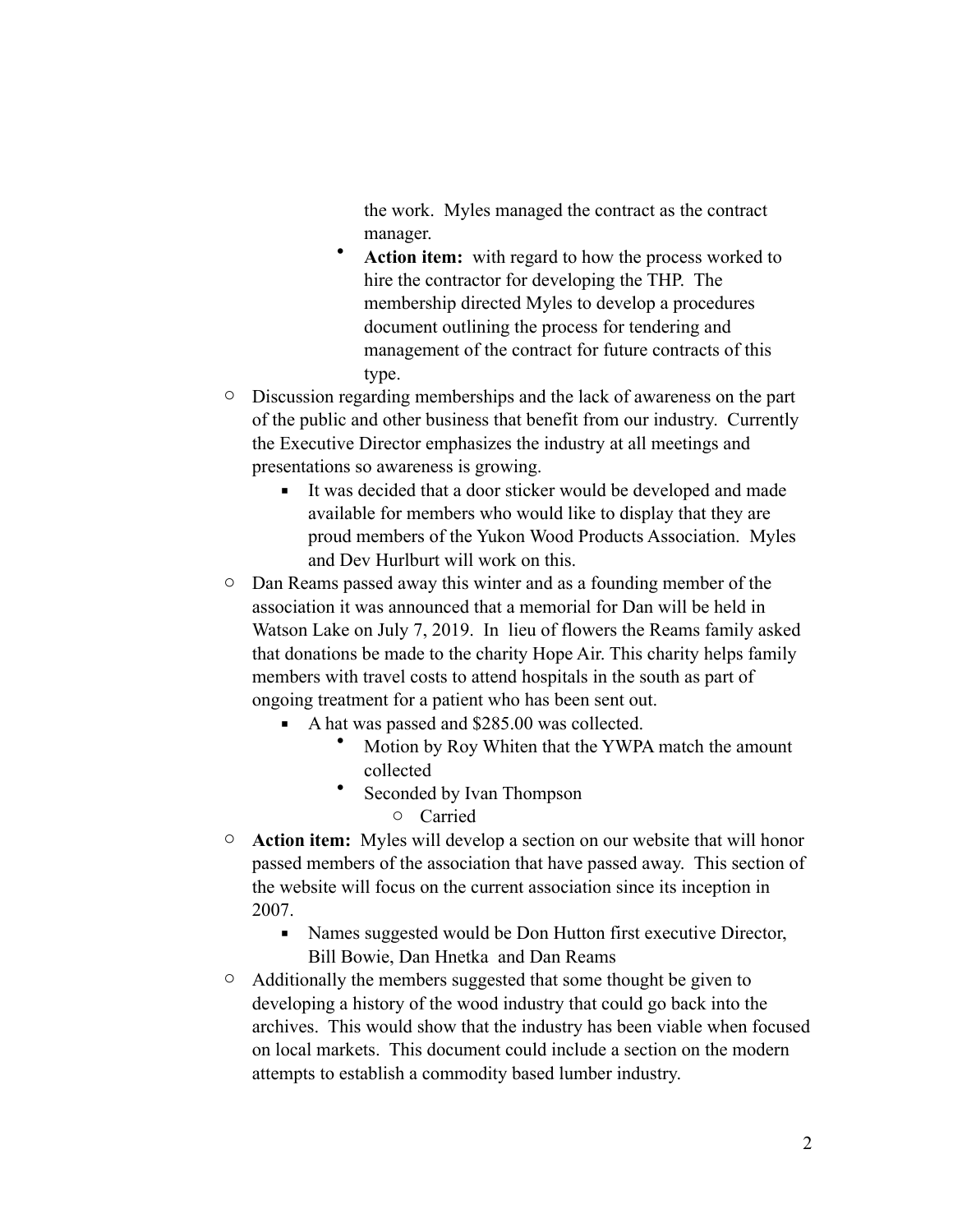- o Discussion of the funding made available for attending conferences. There was interest in developing a proposal to fund a delegation of members to attend one of the European biomass energy conferences. This conference should include opportunity to attend logging operations to see the supply chain from stump to heat in buildings.
	- **EXECT** Action Item: David Dubois and Blair Hogen will provide Myles with a listing of likely conferences and Myles with then explore funding opportunities.
- o Accounts were presented and Myles requested a motion to waive the requirement for a professional accountant to audit our books.
	- Motion to waive the requirement for a professional accountant to audit YWPA books. Forest management branch reporting requirements and the standards for financial management are such that they provide this service.
		- Discussion: it was suggested that the budget should include a line item to show this potential cost.
			- o Moved by David Dubois that the requirement for a professional audit be waived.
			- o Seconded by Brad Roberts
			- o Carried
- o Work Plan for the FMB contribution agreement was provided and it was suggested that a clear statement be included to increase marketing and public awareness as part of the responsibilities. Of the association.

**11:30 am** Ron Johnson lead the process for selection of a board of directors.

- Ron indicated that he would carry on as a board member. He then asked current members if they would allow their name to stand for membership on the board of directors for the coming year. Ivan Thompson confirmed he would continue, Louise Blanchard confirmed she would continue and Blair Hogen confirmed he would continue.
- Ron then opened the floor for nominations to fill the five positions required in the bylaw. Dev Hurlburt confirmed he would be interested in a position on the board.
	- o No additional nominations were received.
- It was moved by Ron that the nominations of Ron Johnson, Ivan Thompson, Louise Blanchard, Blair Hogen and Dev Hurlburt be accepted as the 2019/2020 board of directors.
	- o Seconded by Roy Whiten
		- Carried.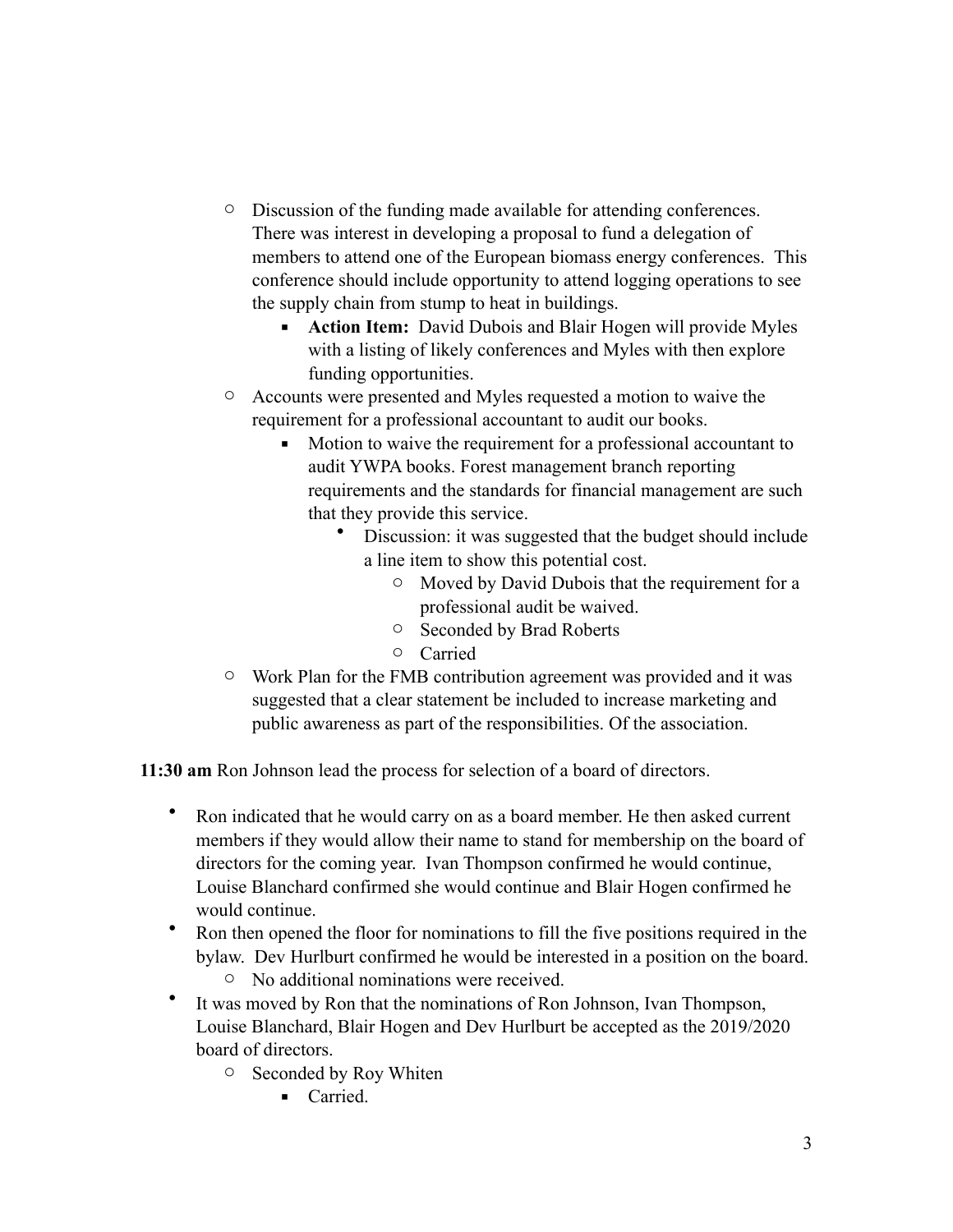- Ron called for motions to assign the board members to the positions of President, Vice President and Secretary treasurer
	- o Moved by Blair Hogen that Ron Johnson would be president
	- o Seconded Brad Roberts
		- Carried
	- o Moved by Blair Hogen that Ivan Thompson be vice president
	- o Seconded by David Dubois
		- Carried
	- o Moved by Brad Roberts that Dev Hurlburt be secretary treasurer
	- o Seconded by Louise Blanchard
		- Carried

## **12:00 pm Lunch**

**12:30 pm** meeting recommences with invited guests

- Minister Pillai Energy Mines and Resources, Deputy Minister Paul Moore, Assistant Deputy Minister Manon Moreau and Director FMB Lisa Walker
- Minister Richard Mostyn Highways and Public Works and Deputy Minister Jaime Pitfield

Ron Johnson welcomed our guests and called for a round of introductions. Ron introduced David Dubois who gave a presentation with regard to air quality emissions specific to wood energy and biomass chip boilers. (Please visit the website to view the power point). Key take away is that if and when Yukon considers air quality standards for wood energy stoves that the industry is consulted and that the wood chip boiler is orders of magnitude better that open wood stoves. If regulations are developed large wood boilers should be separated from wood stoves and included with oil and propane boilers.

Myles Thorp outlined some of the work that the Canadian Wood Pellet Association is doing with regard to certification of European manufactured wood boilers. The CWPA has recommended that Yukon follow Prince Edward Island in developing regulations that will certify European boilers.

As per the agenda a good discussion took place between the Ministers and members.

Minister Pillai committed to working with the association to develop the triple bottom line assessment of the wood products industry. This project will look at the benefits of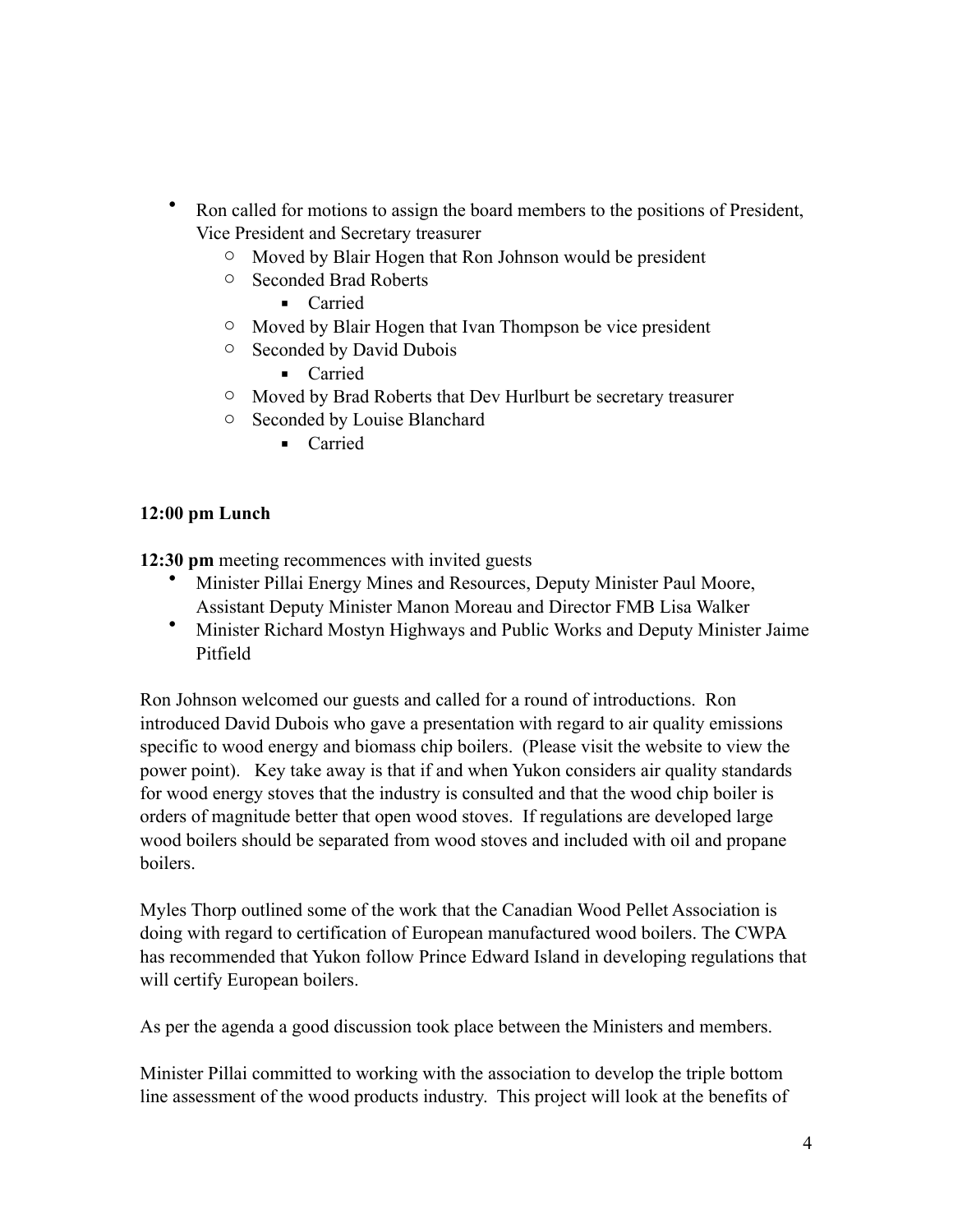locally produced energy and wood products. The YWPA will work with Paul Moore DM to create the outline for this overview assessment of the industry and its opportunities.

A discussion of the procurement system and it was suggested that the government review the process and look more to value driven tenders and not simple price driven tenders. This process would ensure that the cheapest capital cost heating is not the only one considered by making it mandatory to place wood energy systems in new buildings and retrofits.

**15:00 pm** Ministers left the meeting and the Forest Management Branch staff attended.

- ADM Manon Moreau, Director FMB Lisa Walker, Operations Managers Kirk Price & Marc Meyer, Foresters Catherine Welsh & Gavin Dykshoorn attended.
	- o Lisa Walker discussed the Forest Resources Act 5year review process.
		- **•** There will be an oversight committee comprised of First Nations Governments and Yukon Government.
		- **EXECUTE:** Discussed how the YWPA would be engaged and it appears the association will be part of a working group that will include First Nations and Forest Management Branch
		- **•** Members emphasized the need for engagement at all stages of the process our voice is essential for the successful administration of the Act.
	- o Whitehorse Southern Lakes Forest Resource Management Plan has been given approval to proceed to public engagement and finalization of this plan. YWPA will be invited to participate in this process.
	- o New timber harvest plans are being approved across the Yukon.
		- **•** There are five in the works key points of interest are;
			- Breaburn is going to be a green wood plan,
			- Quill Creek has had significant participation with YWPA and this process is moving into public engagement and YESSA review. A discussion with members ensued with regard to the assessment and whether it will work for the plan to be submitted at the ExComm level. Concerns were expressed that this may leave us with a wood crunch at some point in the future.
	- $\circ$  Kirk pointed out that for the first time in many years there were two licenses issued in the Lewes Marsh area and this was a significant development and a positive softening of positions with regard to habitat concerns. This is where a caribou lichen study has been underway for the past 5 years.